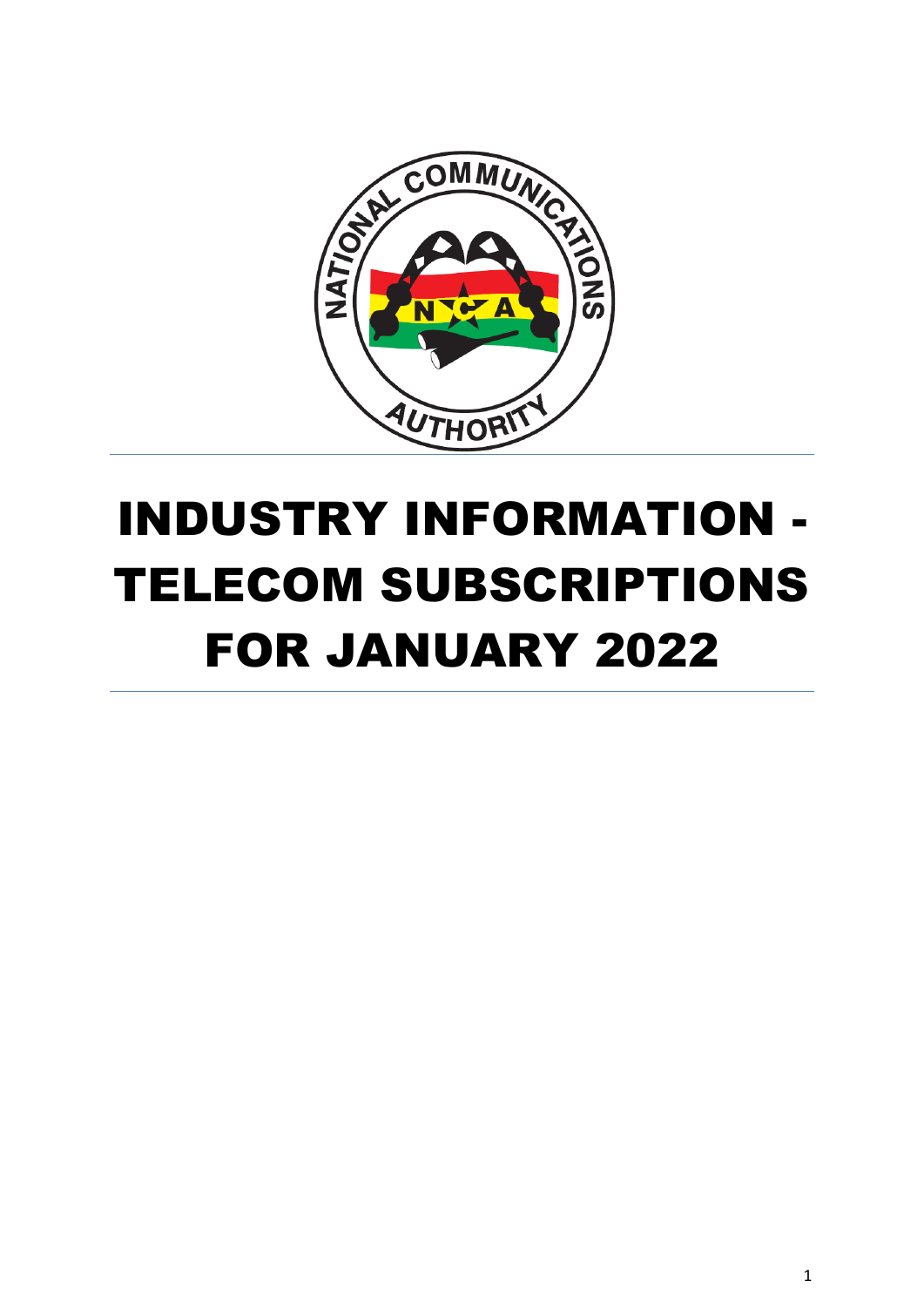# Table of Contents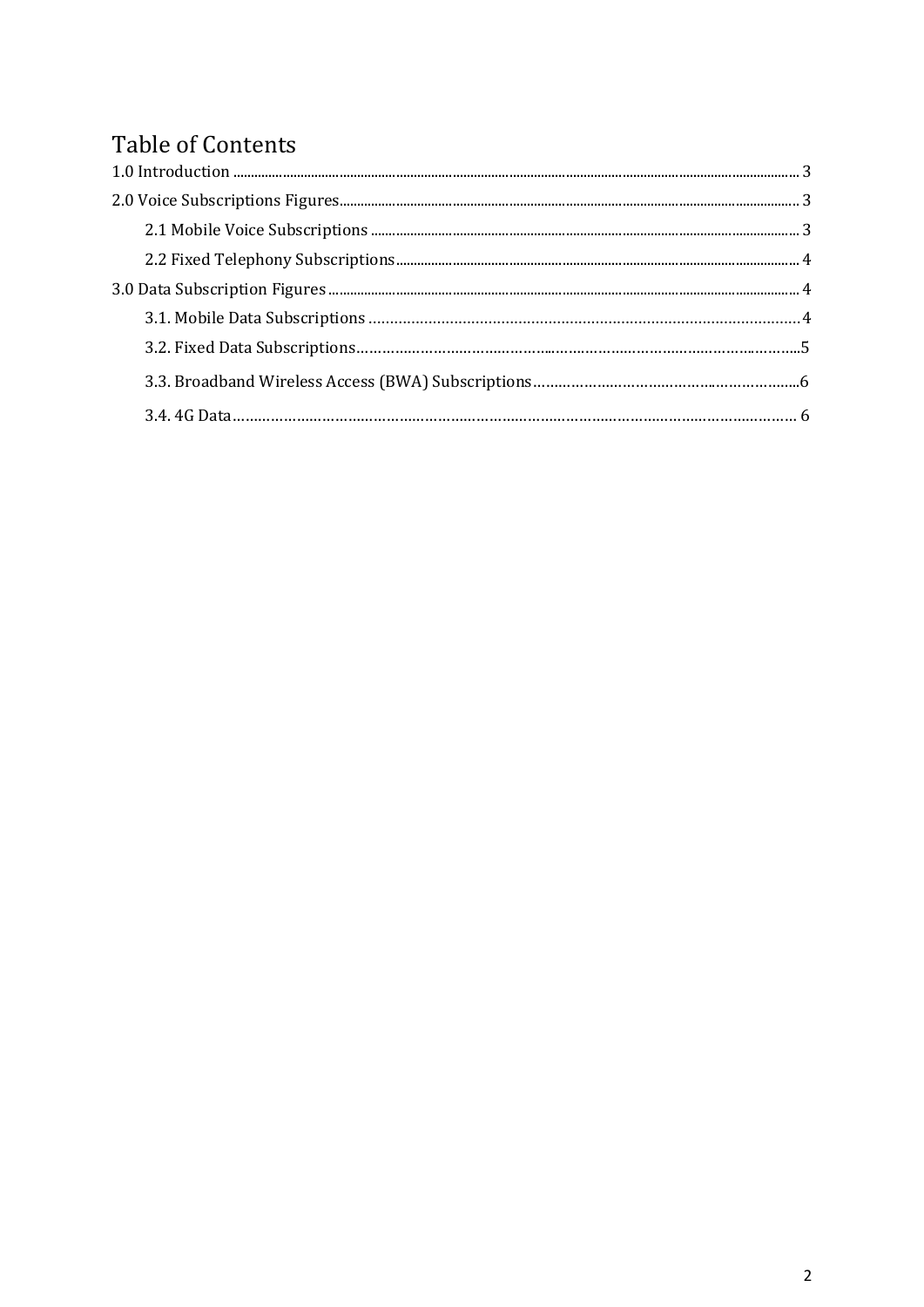#### **TELECOM SUBSCRIPTIONS FOR JANUARY 2022**

# <span id="page-2-0"></span>**1.0.Introduction**

This report highlights voice and data trends that have occurred in the telecommunication industry as at the end of January 2022 with an estimated country population of 30,792,608. It presents information on Mobile Voice Telephony, Fixed Line as well as Mobile Data subscriptions for the month under review.

# <span id="page-2-1"></span>**2.0. Voice Subscription Figures**

# *2.1. Mobile Voice Subscription*

At the end of January 2022, the total number of voice subscriptions was 41,017,822. This represents a percentage increase of 1.39% from December 2021's figure of 40,454,073. The total penetration rate for the month under review was 134.25%.

MTN's voice subscriptions for the period was 24,485,910 representing a percentage increase of 2.17% from December 2021's figure of 23,966,302. MTN's market share for the month under review was 59.70%.

Vodafone's mobile voice subscriptions decreased from 8,250,436 as at the end of December 2021 to 8,035,817 as at the end of January 2022. This represents a percentage decrease of 2.60%. Vodafone's market share for January 2022 was 19.59%.

AirtelTigo's voice subscriptions increased from 7,390,278 as at the end of December 2021 to 7,691,205 as at the end of January 2022 indicating a percentage increase of 4.07%. Their market share for the month under review was 18.75% as compared to 18.27% in December 2021.

Voice subscriptions of Glo decreased from 847,057 as at the end of December 2021 to 804,890 at the end of January 2022. With a percentage decrease of 4.98%, their total market share for the month under review was 1.96%.



# *Chart 1 – Mobile Voice Market Share for January 2022*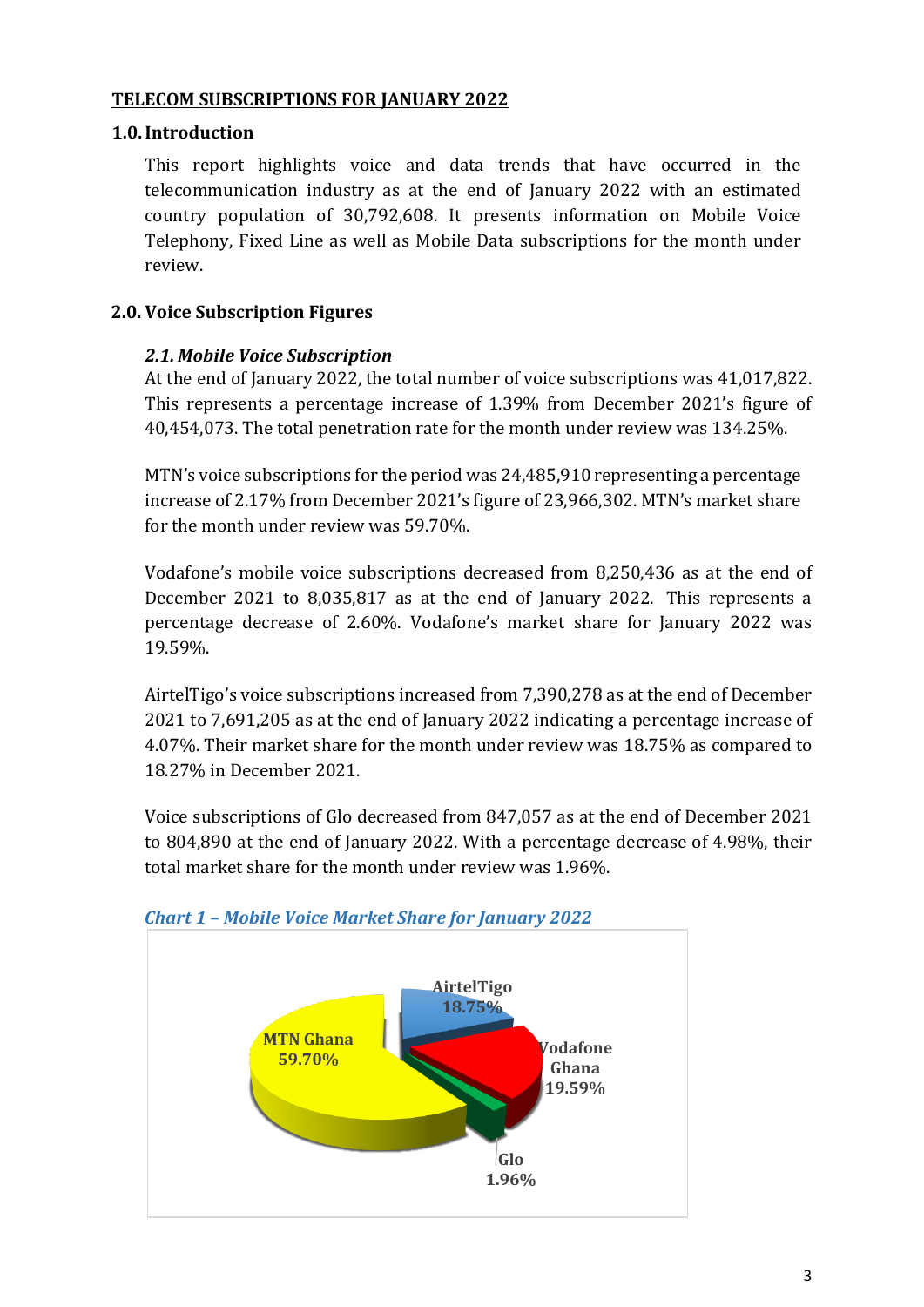#### <span id="page-3-0"></span>*2.2. Fixed Telephony Subscriptions*

There are three (3) Operators providing Fixed Line services in Ghana. These Operators are Vodafone, AirtelTigo and MTN. As at the end of January 2022, the total subscriptions for the Fixed Operators stood at 322,729, an increase of 7,458 subscriptions from the previous month's subscription of 315,271. Vodafone ended the month with 314,794 subscriptions; AirtelTigo recorded a total subscription of 3,564 with MTN recording 4,371 subscriptions.





#### <span id="page-3-1"></span>**3.0. Data Subscription Figures**

#### *3.1. Mobile Network Operators (MNOs) Mobile Data Subscriptions*

With an estimated population of 30,792,608, the total subscriptions of data in the country at the end of January 2022 was 23,682,839. The penetration rate for the period stood at 77.37%.

MTN ended the month of January with 16,514,507 mobile data subscriptions. Their market share for the month under review was 69.73%.

The total number of subscriptions for Vodafone's mobile data in January 2022 was 3,299,077. This is reflected in their market share of 13.93 %.

AirtelTigo's mobile data subscriptions for January 2022 was 3,497,303. Their market share for the month was 14.77%.

Glo recorded data subscriber figures of 371,952 at the end of January 2022. This reflects a market share of 1.57%.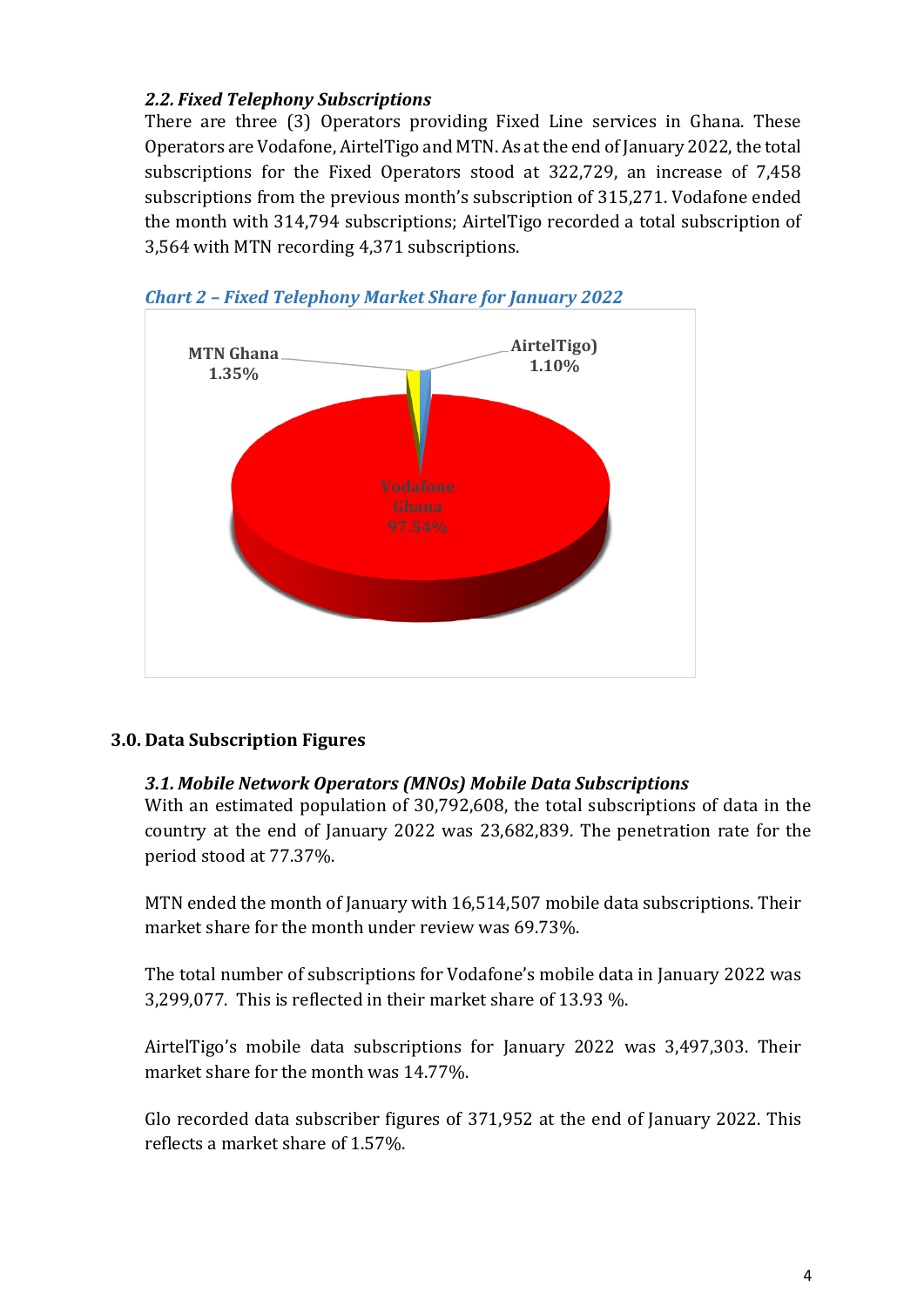

# *Chart 3 –Mobile Data Market Share for January 2022*

#### *3.2. Fixed Network Data Subscriptions*

There are three (3) Operators providing fixed data services in Ghana. They are Vodafone, AirtelTigo and MTN. As at the end of January 2022, the total number of fixed data subscriptions was 92,753 with Vodafone recording 67,138. AirtelTigo and MTN ended the month with 647 and 24,968 subscriptions respectively.



*Chart 4 –Fixed Data Market Share for January 2022*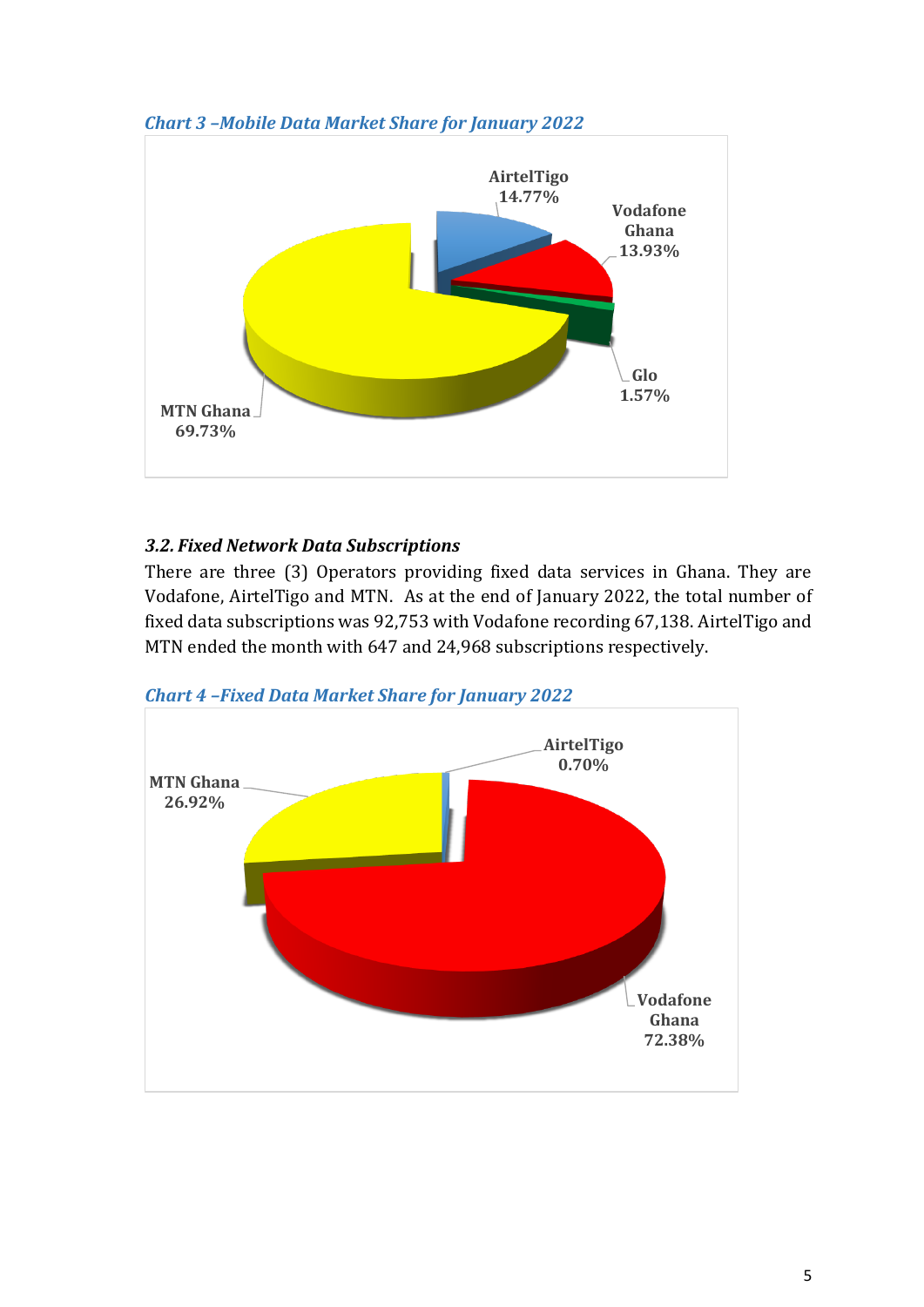# *3.3. Broadband Wireless Access (BWA) Subscriptions*

Broadband Data Access (BWA) Operators provide broadband data access through wireless media to consumer and business markets. In Ghana, there are four (4) BWA Operators namely Surfline, Broadband Home, Telesol and Busy Internet.

The total subscriptions for BWA stood at 49,769 as at the end of January 2022. Surfline recorded subscriptions of 40,347 whilst Broadband Home ended the month with 848 subscriptions. Telesol and Busy Internet recorded 3,181 and 5,393 subscriptions respectively.



# *Chart 5 –BWA Data Market Share for January 2022*

# *3.4. 4G Data*

Currently, there are six (6) Operators providing 4G data services in Ghana. They are Vodafone, Surfline, MTN, Telesol, Broadband Home and Busy Internet. As at the end of January 2022, the total number of 4G data subscriptions was 7,423,876 with MTN and Vodafone recording 5,580,917 and 1,793,190 respectively.

Surfline ended the month with 40,347 subscriptions while subscriptions for Busy Internet, Telesol and Broadband Home stood at 5,393, 3,181 and 848 respectively.